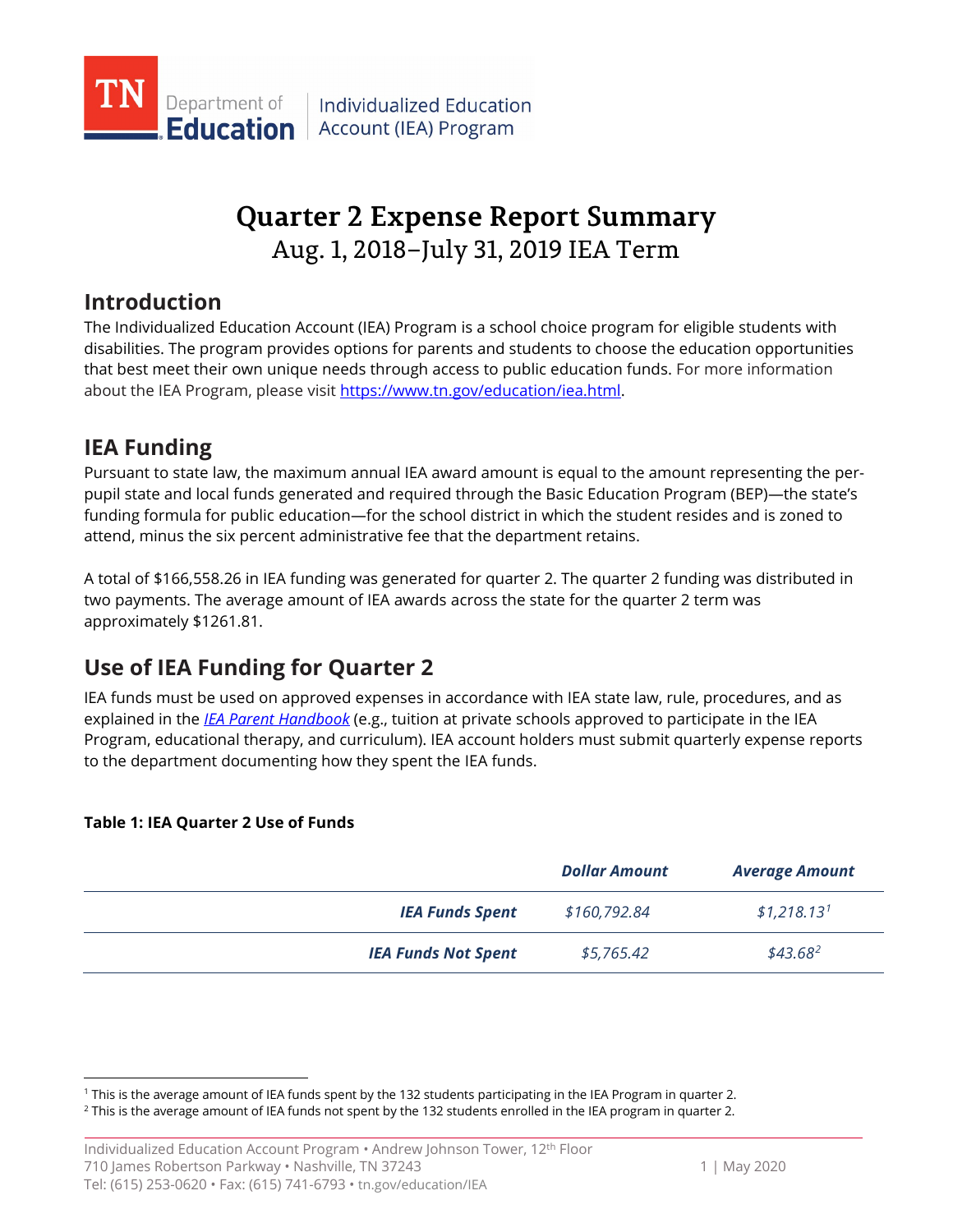

#### **Table 2: IEA Quarter 2 Use of Funds by Approval Status**

|                                                                             | <b>Total Amount</b> | <b>Percentage</b> |
|-----------------------------------------------------------------------------|---------------------|-------------------|
| Amount of IEA Funds Spent on Approved Expenses <sup>3</sup>                 | \$150,484.23        | 94%               |
| <b>Amount of IEA Funds Spent on Disallowed Expenses</b><br>(i.e., Misspent) | \$10,308.61         | 6%                |

#### **Table 3: IEA Quarter 2 Use of Funds by Approved Expense Category**

| <b>Category</b>                                       | <b>Total Amount Spent</b> | Percentage <sup>4</sup> |
|-------------------------------------------------------|---------------------------|-------------------------|
| <b>Private Participating School Tuition</b>           | \$76,903.73               | 48%                     |
| <b>Fees Assessed by Private Participating Schools</b> | \$207.81                  | $< 1\%$                 |
| <b>Textbooks Required by a Private School</b>         | \$0.00                    | 0%                      |
| <b>Online Programs</b>                                | \$2,634.73                | 2%                      |
| <b>Public School Tuition</b>                          | \$0.00                    | 0%                      |
| <b>Fees Assessed by the Public School</b>             | \$0.00                    | 0%                      |
| <b>Postsecondary Institution Tuition and Fees</b>     | \$1,491.33                | $< 1\%$                 |

<span id="page-1-0"></span><sup>3</sup> For a list of approved expenses, see Chapters 8 and 9 of the *IEA Parent Handbook*. <u>http://www.tn.gov/education/iea.</u><br><sup>4</sup> Percentage equals 101% due to rounding.

<span id="page-1-1"></span>

-